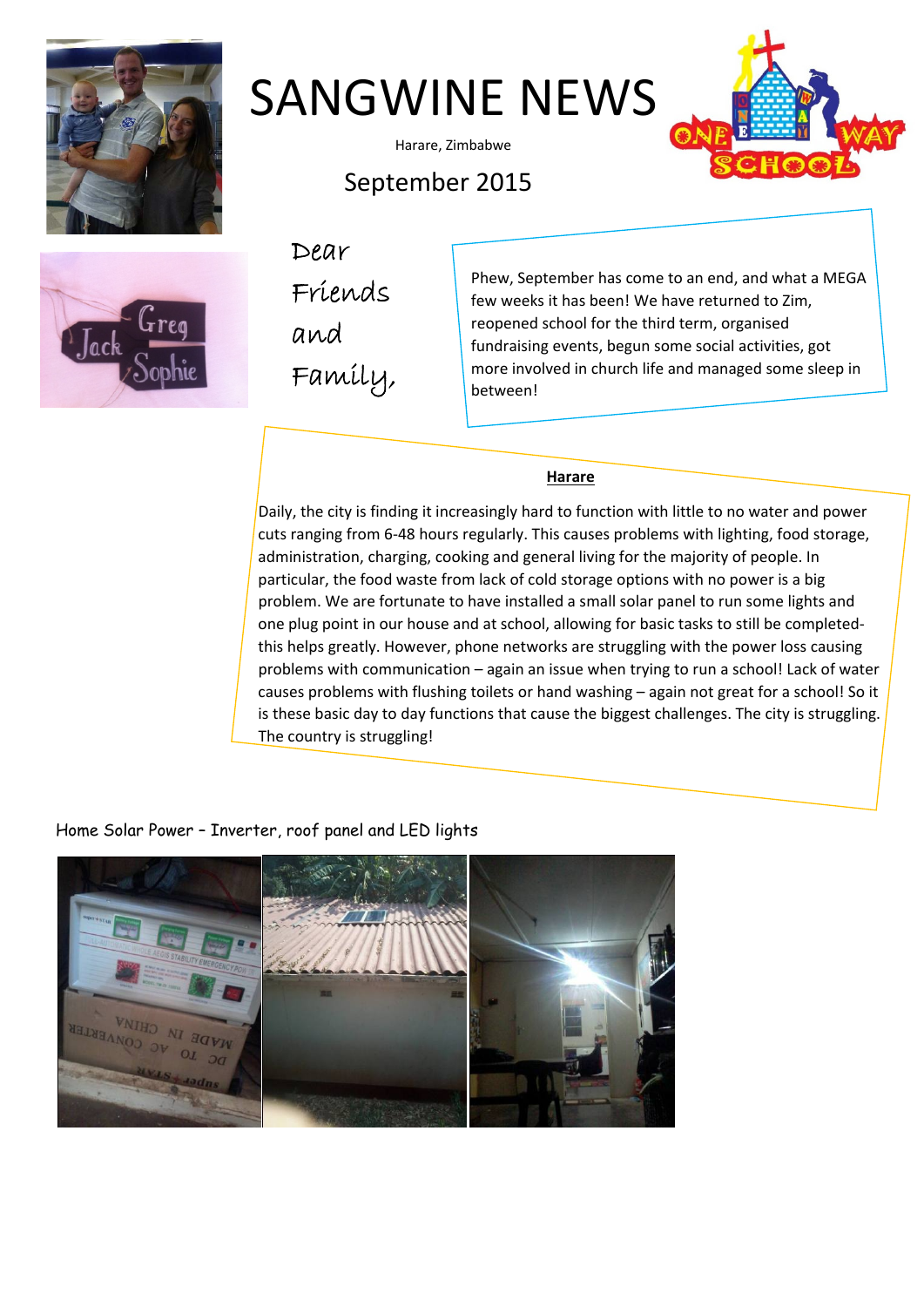#### **Personal Life**

We have settled well back into our normal routines and JT in particular has adapted well to the change in climate and new daily routine, particularly he enjoys being able to spend so much time with his Auntie Chassie again every day! He will be turning one in a few days (5<sup>th</sup> October) and what a first year he has had! Still resolutely refusing to move, but his sleeping is much improved! Some nights he even sleeps through – Hallelujah! He is growing so well, is a delightfully happy child and we are blessed to be able to share in his life adventure as a family.

Greg has started back into school with a bang and been very, very busy, but is enjoying the challenges each day brings. His back/ legs have been causing some more pain, however this seems to be subsiding slowly – in part helped by the opportunities he now has to swim every day and play 5 a side football socially.

Sophie is settling back into routines with juggling JT and school and is finding a balance with these. She has started dance classes (hip hop/ street!) and is hoping to possibly join a ballet class also for social opportunities. Her back is also causing considerable pain quite frequently so prayer is needed for healing for both!

#### **One Way School**

The school now has 95 children registered across the 4 classes and already we are receiving some registrations for 2016. We will be opening our  $5<sup>th</sup>$  classroom – Grade 3 – in 2016.

We are pleased that Uncle K who was going to be leaving us has decided to remain teaching, giving us a stable teaching team for each of the classes. We have, however, had to lose another staff member due to breach of contract. We have employed a stand in member of staff to cover the staffing shortage whilst we seek to collect CV's for a number of roles to be filled in the new year including a full time cleaner, primary school qualified teacher and an administrator.

Each year, we are continually seeking to build for the expansion of the school including classrooms, toilets, sports facilities, library (see pictures below) and so on. We have attached a further breakdown of this for you to read and hopefully support us with.



### **Prayer Points**

- For continued healing for Greg, Sophie and JT with various injuries, ailments and illnesses
- For breakthrough with building works and projects including planning permission and finances
- For a reconnection with the Church leadership as they return from Israel including serious discussion about the schools future including staffing

#### Contact Info

www.gregsophiesangwine .org.uk

gregandsophiesangwine@ gmail.com

www.onewayschool.co.zw